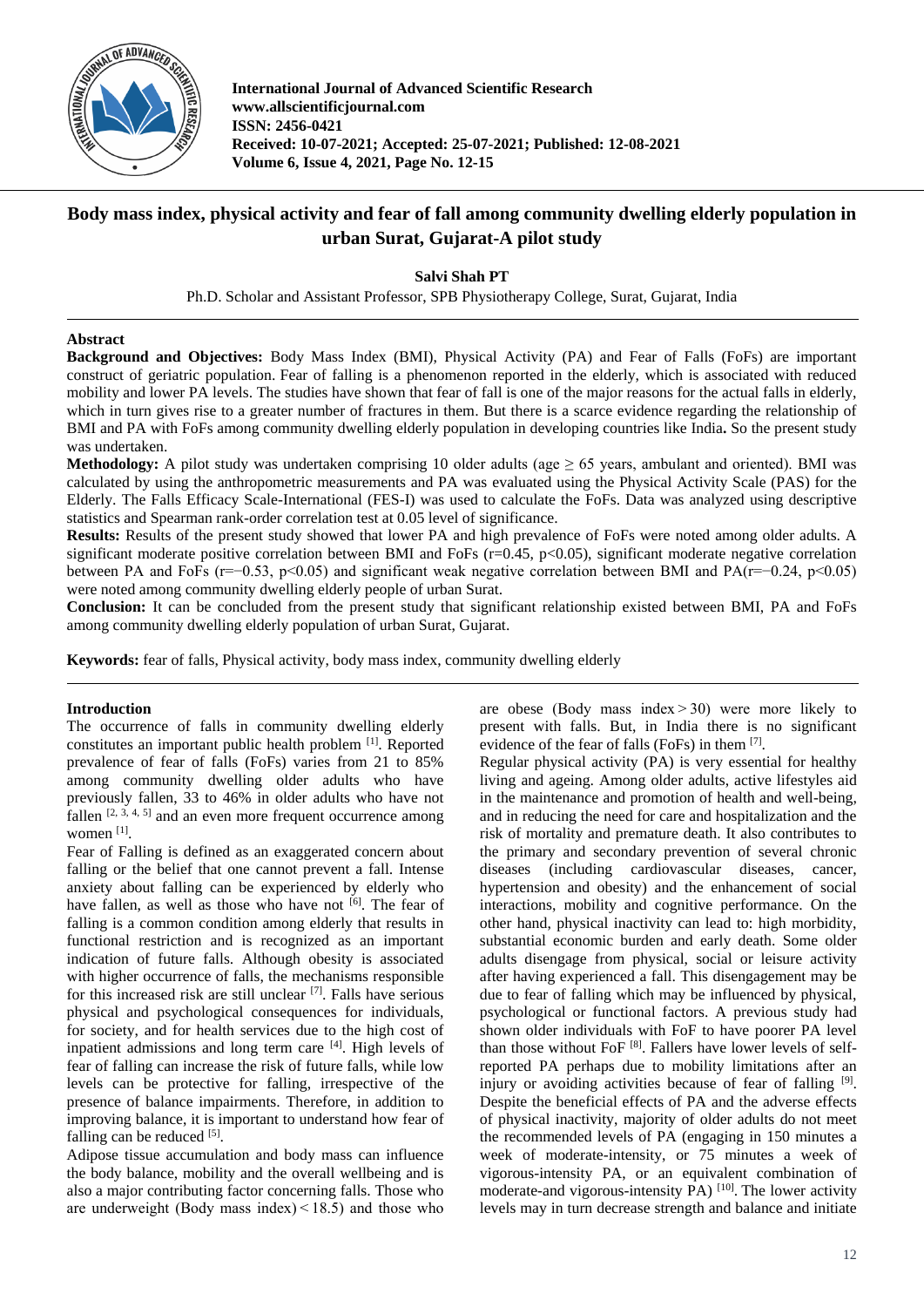a downward cycle towards losing independence and entering long-term care [8].

In the previous studies, high prevalence of falls and FoFs were noted among community dwelling elderly individuals. To the best of our knowledge, very few previous studies have analyzed different aspects responsible for the higher occurrence of falls in community dwelling elderly individuals. Therefore, the aim of the present study was to verify the association between BMI, PA and FoFs among community dwelling elderly individuals of urban Surat, Guajrat.

# **Methodology**

A pilot study was conducted on conveniently chosen 10 community dwelling elderly individuals aged  $\geq 65$  years. The participants (both males and females) who were ambulant and well-oriented with time, place and person were included in the present study. Participants with any neurological, cognitive, cardiovascular or musculoskeletal disorders and visual disturbance that could compromise the assessments, as well as those who underwent surgical procedures within six months were excluded. In addition, the Mini Mental state examination [11] was used before recruiting the participants in the study to ensure that none of the participants had cognitive impairment. Informed consent was sought and obtained from the participants after the aims and procedures of the study had been explained to them in their vernacular language. Information on participants' socio-demographic characteristics was sought and obtained through oral interview. The Falls Efficacy Scale – International (FES- I) and Physical Activity Scale for the Elderly (PASE) were used to measure the participants' levels of FoFs and PA respectively. Interview method was used to collect data regarding FoFs and PA level through questionnaires from the participants.

#### **Measures**

### **BMI**

BMI was calculated based on weight (kg)/height2 (m). Digital weighing machine was used for the weight measurement. Participants were asked to stand with minimal movement of body with barefoot and feet 15 cm apart, wearing their usual clothing and weight equally distributed on each leg along with hands by their side. Weight was recorded to the nearest 100 grams. The participants were asked to stand in an erect position against a vertical scale of portable stadio meter and with the head positioned so that the top of the external auditory meatus was in level with the inferior margin of the bony orbit. They were instructed to stand with feet together and arms by the sides along with the heels, buttocks and upper back were in contact with the wall when the measurement was taken. The reading must be taken to the last completed 1 milimeter (mm). According to BMI, the older adults were categorized as normal weight (BMI from 18.5 to 24.99 kg/m2), overweight (BMI from 25.0 to 29.99 kg/m2) or obese (BMI  $\geq$  30.0 kg/m<sup>2</sup>). The obese category included grade 1 (BMI 30.0 to 34.99 kg/m2), grade 2 (BMI 35 to 39.99 kg/m2), and grade 3 obesity (BMI  $\geq$  40 kg/m2)<sup>[12]</sup>.

#### **Fear of falling**

Fear of falling was studied using the data collected on the

dichotomous question ''Are you afraid of falling?'' and the level of concern about falling was measured via the Falls Efficacy scale -International (FES-I-). FES-I is a reliable questionnaire containing 16 items that assess the concern of individuals about falling during activities of daily living. The score ranges from 16 (not at all) to 64 (very concerned), and values >23 points correspond to worse fall-related selfefficacy and greater fear of falling  $[1, 12, 13]$ . All the participants in the database presented data for fear of falling-related variables.

# **Physical activity scale for the elderly (PASE)**

The PASE is a 12-item reliable and valid instrument designed specifically to assess PA in older persons over a one-week time frame. It comprises of items regarding the frequency and duration of leisure activity (e.g., sports, jogging, swimming, strengthening and endurance exercise), household activity, and work-related activity during the previous 7-day period. Participation in leisure-time and strengthening activities are scored as never, seldom (1–2 days per week), sometimes (3–4 days per week), and often (5–7 days per week). Duration of these activities is scored as less than 1 h, 1–2 h, 2–4h and more than 4 h. Household and work-related activities are scored as yes or no. In workrelated activities, paid or unpaid work is scored in hours/week. The total PASE score is computed by multiplying either the time spent in each activity (hours per week) or participation (i.e., yes/no) in an activity, by empirically derived item weights and then summing overall activities. The overall PASE score ranges from 0 to 400 or more and higher scores reflect higher PA level [14, 15].

Interview method was used to collect the data from participants regarding the questionnaire of PA and FoFs.

#### **Statistical analysis**

All analyses were conducted in the Statistical Package for Social Sciences (SPSS) software version 20.0 with the level of significance at p<0.05. Initially, variables were checked for normality distribution using the Shapiro wilk test. Numerical variables were expressed as Mean ± standard deviation. Additionally, Categorical variables were presented in relative frequency. Since the data followed the normalcy, Spearmen's correlation coefficient was used to establish the correlation between FoFs, BMI and PA among community dwelling elderly.

#### **Results**

This was a pilot study involving both the genders aged  $\geq 65$ years. The study took place in the community dwelling elderly for a period of 20 days. During the study period, a sample of 10 were included and screened for BMI, PA and FoFs. The participants' characteristics are presented in Table 1.

Results of the present study showed that lower PA and high prevalence of FoFs were noted among older adults. A significant moderate positive correlation between BMI and FoFs  $(r=0.45, p<0.05)$ , significant moderate negative correlation between PA and FoFs ( $r=-0.53$ ,  $p<0.05$ ) and significant weak negative correlation between BMI and PA( $r=-0.24$ ,  $p<0.05$ ) were noted among community dwelling elderly people of urban Surat. (Table 2)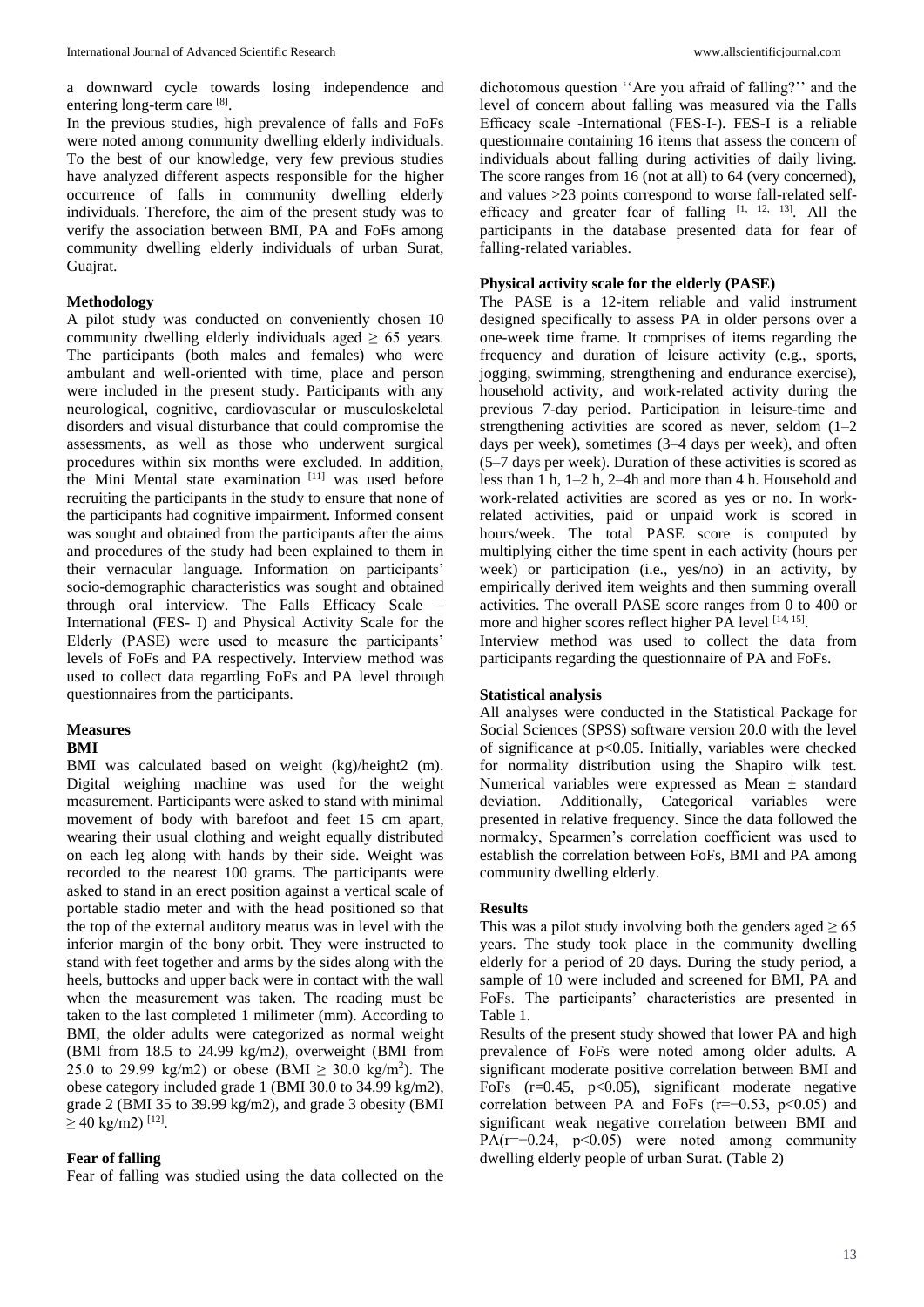| <b>Characteristic</b>                                                      | Numbers or mean $\pm$ SD |  |
|----------------------------------------------------------------------------|--------------------------|--|
| Gender(M: F)                                                               | 4:6                      |  |
| Marital status (Single: married: divorced/widow)                           | 1:7:2                    |  |
| Literacy level (Literate: Non literate)                                    | 7:3                      |  |
| Age (years)                                                                | $68.7+4.4$               |  |
| Height $(m)$                                                               | $1.66 \pm 0.06$          |  |
| Weight(kg)                                                                 | $63.2 \pm 7.4$           |  |
| BMI $(kg/m2)$                                                              | $25.8 \pm 4.5$           |  |
| <b>BMI</b> category                                                        |                          |  |
| Underweight                                                                | 00                       |  |
| Normal weight                                                              | 5                        |  |
| Overweight                                                                 | 4                        |  |
| Obese                                                                      |                          |  |
| Afraid of falling?(Yes: No)                                                | 9:1                      |  |
| Self-reported frequency of falls in last year (none: once: more than once) | 5:2:3                    |  |
| FES score                                                                  | $34.30\pm6.6$            |  |
| PASE score                                                                 | $129.7 \pm 30.60$        |  |

**Table 1:** Characteristics of the participants (n=10)

**Table 2:** Correlations between BMI, Physical activity (PA) and FoFs among the participants (n=10)

| <b>Variable</b>     | r value | P value |
|---------------------|---------|---------|
| <b>BMI</b> and FoFs | 0.45    |         |
| PA and FoFs         | $-0.53$ | < 0.05  |
| <b>BMI</b> and PA   |         |         |

#### **Discussion**

Present study was aimed to find out the association of BMI and PA with FoFs among community dwelling elderly of urban Surat. Lower PA and higher prevalence (90%) of FoFs were noted among the participants of present study. Significant association was noted between the variables like BMI, PA and FoFs among the elderly individuals.

#### **PA level of the participants**

Lower PA was noted among community dwelling elderly of urban Surat with mean PASE score of 129.7±30.60 in the present study which is lower that of study conducted by Christopher Olusanjo Akosile *et al*. [10] on 114 older adults (mean score of 146.77).Another study conducted by Akosile CO *et al* <sup>[16]</sup>. in 2014 showed a low PA(mean PASE score of 95.61) level among elderly of Nigeria. Moreover, a study conducted on 420 older adult participants in Euorope showed even a lower score of PASE in sarcopenic  $(40.2\pm89.0)$  than in non-sarcopenic  $(92.0\pm52.4)$  older adults [17] . The fact that the study participants in the Akosile *et al* [16]. study were slightly older and had fewer occupationally active participants compared to this study could have resulted to this difference.

#### **BMI and FoFs**

A significant moderate positive correlation between BMI and FoFs ( $r=0.45$ ,  $p<0.05$ ) was found among community dwelling elderly in the present study. Chaitrali Lomte and Dr. Parag Ranade conducted a study on 90 elderly in Pune and found significant weak positive correlation between BMI and FoFs [18] **.** A study conducted by Gilly Rosic *et al* [19]. reported that obese younger women experienced high levels of fear of falling, irrespective of the measure used. Epidemiological data indicate an increased risk of falls related to obesity. Mitchell *et al*. observed that the prevalence of falls among obese subjects was 30%, whereas among those with normal weight was only 23%. Another similar study also reported that the higher prevalence of FoFs among obese women (45%) as compare to normal weight obese women [1].

Study of Hannah *et al*. on "Biomechanical Effects of Obesity on Balance" concluded that obesity leads to compromised balance during various day to day activities when subject needs to maintain stability. Thus, any impairment in maintaining balance increases risk of fall for obese individuals [20] .

# **BMI and PA**

A significant weak negative correlation between BMI and PA (r=−0.24, p<0.05) among community dwelling elderly people of urban Surat. Obese or overweight individuals are typically sedentary as there is an inverse relationship between BMI and activity levels. An increase in BMI is not only negatively associated with PA levels, but it is also associated with an increase in functional impairment, which could possibly lead to impaired balance and an increased risk of falls, leading to fear of falling in them  $[20, 21]$ . Leisure time Physical activity was inversely associated with BMI, Weight Circumference (WC) and incidence of general and abdominal obesity <sup>[22]</sup>. Prospective evidence in populations younger than 60 years indicates a favorable impact of PA on controlling BMI and WC  $[23, 24]$ . A study with 288498 individuals from 10 European countries evaluated the association between baseline total physical activity (categorized as inactive, moderately inactive, moderately active and active) and annual change in body weight, for a mean follow-up of 5.1 years. In individuals aged 50 years and older, they found that women with obesity, but not normal or overweight, who had a higher PA category at baseline had less weight gain. This association was not observed for men in any BMI category<sup>[23]</sup>.

#### **FoFs and PA**

A significant moderate negative correlation was noted between FoFs and PA  $(r=-0.53, p<0.05)$  in the present study. Worse modified falls efficacy scale (MFES) and Modified Survey of Activities and Fear of Falling in the Elderly Scale (MSAFFE) scores were associated with lower PA levels in the previous study. These results potentially provide an evidence for novel interventions to promote activity in the elderly <sup>[19]</sup>. A recent Cochrane systematic review suggests that exercise interventions are probably effective in reducing fear of falling in community dwelling